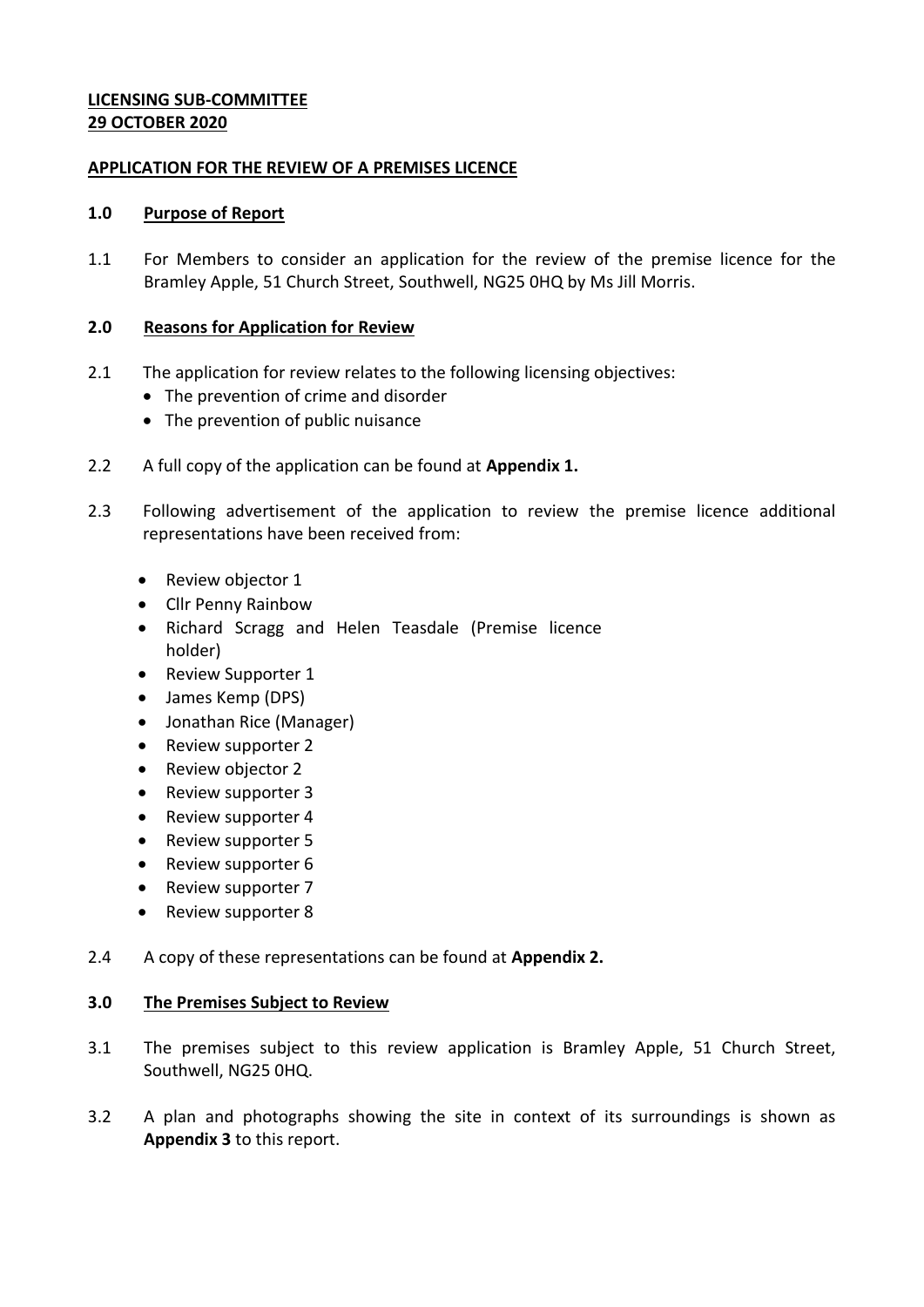## **4.0 Licensing History**

- 4.1 The Bramley Apple, 51 Church Street, Southwell, NG25 0HQ, applied for a conversion and variation of their licence when the powers to licence a premise transferred from the magistrates' court to the local authority in 2005. The original licence was granted following a hearing on 30.09.05.
- 4.2 This table shows the applications that the licensing authority have received in relation to this premise:

| Date     | <b>Type of application</b>           |
|----------|--------------------------------------|
| 05.08.05 | Conversion and variation application |
| 29.12.05 | Premise variation application        |
| 24.09.10 | Vary DPS application                 |
| 08.05.12 | Vary DPS application                 |
| 29.05.13 | Vary DPS application                 |
| 26.03.14 | Minor variation application          |
| 24.09.14 | Vary DPS application                 |
| 25.02.15 | Transfer application                 |
| 10.07.15 | Vary DPS application                 |
| 07.10.15 | Transfer application                 |
| 18.08.16 | Vary DPS application                 |
| 26.06.17 | Vary DPS application                 |
| 16.01.19 | Vary DPS application                 |
| 05.09.20 | Vary DPS application                 |

4.3 This table shows the complaints recorded on the system in relation to the Bramley Apple, 51 Church Street, Southwell, NG25 0HQ.

| Date received    | <b>Complaint</b>                             | <b>Action</b>                  |
|------------------|----------------------------------------------|--------------------------------|
| <b>July 2006</b> | Noise from premises, inside and outside      | Complaint investigated.<br>No. |
|                  |                                              | action taken                   |
| August 2007      | Noise from premises                          | Advice given to DPS            |
| October 2007     | Noise from people smoking outside            | Advice given                   |
| April 2008       | Loud music                                   | Advice given                   |
| May 2008         | Breaches of licence conditions and loud      | Complaint investigated.<br>See |
|                  | music                                        | below                          |
| June 2009        | <b>Noise</b>                                 | Agreement with brewery and     |
|                  |                                              | DPS on steps need to reduce    |
|                  |                                              | problems.                      |
| August 2012      | Noise from live music                        | Advice given                   |
| 30.07.14         | Complaints of music and people music         | Complaint investigated         |
|                  | finished at 11 XXX XXXXX could hear music in |                                |
|                  | their living room with windows and doors     |                                |
|                  | closed.                                      |                                |
| 04.08.14         | Music and bbq people noise from front of     | Complaint investigated         |
|                  | pub                                          |                                |
| 06.08.14         | Noise from pub                               | Noise<br>abatement<br>notice   |
|                  |                                              | served. Problem resolved.      |
| November 2016    | Noise from people leaving premises           | Advice given                   |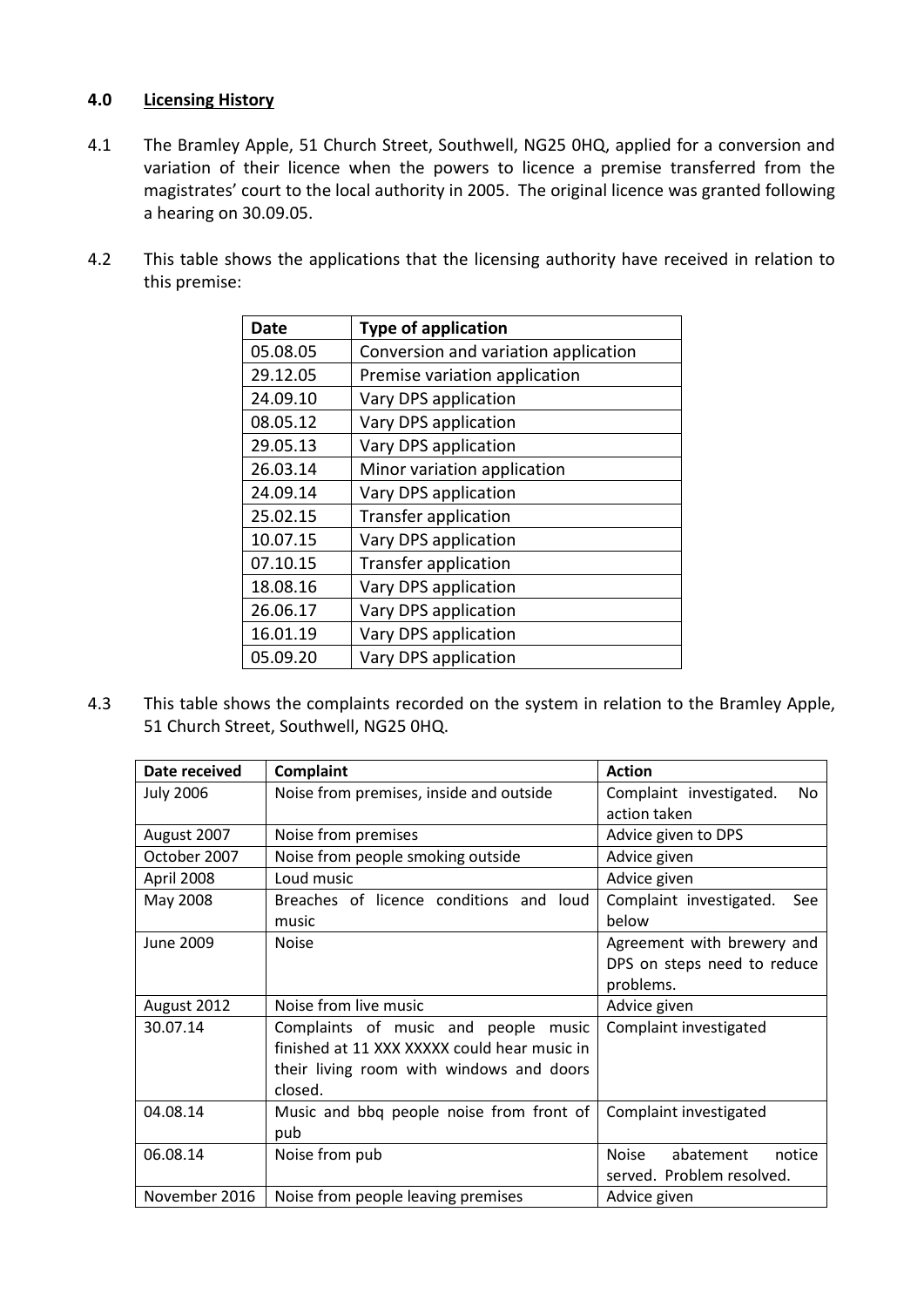| 15.08.18 | Having problems with anti-social behaviour<br>at the Bramley Apple.<br>At closing time<br>customers congregate outside and fail to<br>move away for some considerable time.<br>Friday 10 <sup>th</sup><br>00:25 Still very noisy shouting and shrieking<br>outside. One youth urinated on the garden<br>wall on the corner of Farthingate.<br>00:35 A number of groups from the pub<br>passed by shouting and swearing. Regularly<br>cars honking as they passed acknowledging<br>the group still on the pub.<br>talking<br>loudly<br>00:55<br>Group<br>they<br>as<br>congregated outside the houses on Church<br>St.                          | I have just spoken with the<br>DPS of the Bramley Apple and<br>him<br>advised<br>оf<br>his<br>responsibilities in relation to<br>noise levels etc when people<br>leaving his pub<br>that<br>Нe<br>he<br>assures<br>me<br>monitors it and advises when<br>necessary but he does say that<br>a lot of the noise comes from<br>people walking past his pub<br>who have not been in and also<br>from passing traffic which he<br>cannot do anything about. |
|----------|------------------------------------------------------------------------------------------------------------------------------------------------------------------------------------------------------------------------------------------------------------------------------------------------------------------------------------------------------------------------------------------------------------------------------------------------------------------------------------------------------------------------------------------------------------------------------------------------------------------------------------------------|--------------------------------------------------------------------------------------------------------------------------------------------------------------------------------------------------------------------------------------------------------------------------------------------------------------------------------------------------------------------------------------------------------------------------------------------------------|
|          | 01:00 Noise still coming from the pub front                                                                                                                                                                                                                                                                                                                                                                                                                                                                                                                                                                                                    |                                                                                                                                                                                                                                                                                                                                                                                                                                                        |
| 18.09.18 | Noise - people congregating outside pub                                                                                                                                                                                                                                                                                                                                                                                                                                                                                                                                                                                                        | <b>LEO</b><br>visited<br>and observed<br>reasonable noise levels, asked<br>DPS to remove seating from<br>front of pub to discourage<br>people gathering outside                                                                                                                                                                                                                                                                                        |
| 06.10.18 | Fighting outside the premises around 3am on<br>Sunday morning                                                                                                                                                                                                                                                                                                                                                                                                                                                                                                                                                                                  |                                                                                                                                                                                                                                                                                                                                                                                                                                                        |
| 26.11.18 | Music and noise from the pub on last Friday<br>night, 23 Nov was horrendous. It seems to<br>be Fridays which is the worse. It was in the<br>beer garden at the back.                                                                                                                                                                                                                                                                                                                                                                                                                                                                           | LEO spoke to complainant and<br>advised to keep records of<br>any further problems.<br>No<br>further issues reported                                                                                                                                                                                                                                                                                                                                   |
| 28.11.18 | Noise from Bramley until midnight and<br>beyond.                                                                                                                                                                                                                                                                                                                                                                                                                                                                                                                                                                                               | New tenants took over, noise<br>issues improved. LEO visited<br>new tenants to brief them on<br>past issues                                                                                                                                                                                                                                                                                                                                            |
| 14.01.19 | Complainant is concerned about anti-social<br>dangerous<br>behavior<br>of<br>and<br>regular<br>customers of the pub, e.g. noise and driving<br>recklessly. He has spoken to the person<br>currently<br>running<br>the<br>Bramley,<br>the<br>customers themselves and the PCSO but<br>feels that nothing is being done.<br>"This situation is not helped by the generous<br>licensing hours you have granted this pub,<br>namely a licence that allows them to stay<br>until<br>01:00hrs<br>Fridays<br>open<br>on<br>and<br>weekends. How this was granted to a pub<br>which is located within a primarily residential<br>area beggars belief." | LEO liaised with police and<br>complainants,<br>met<br>with<br>tenant and DPS, advised to<br>keep records of any warnings<br>given to customers<br>about<br>their behaviour which shows<br>that<br>they<br>taking<br>are<br>reasonable steps to try and<br>prevent noise etc. They are<br>aware that police have been<br>informed also.                                                                                                                |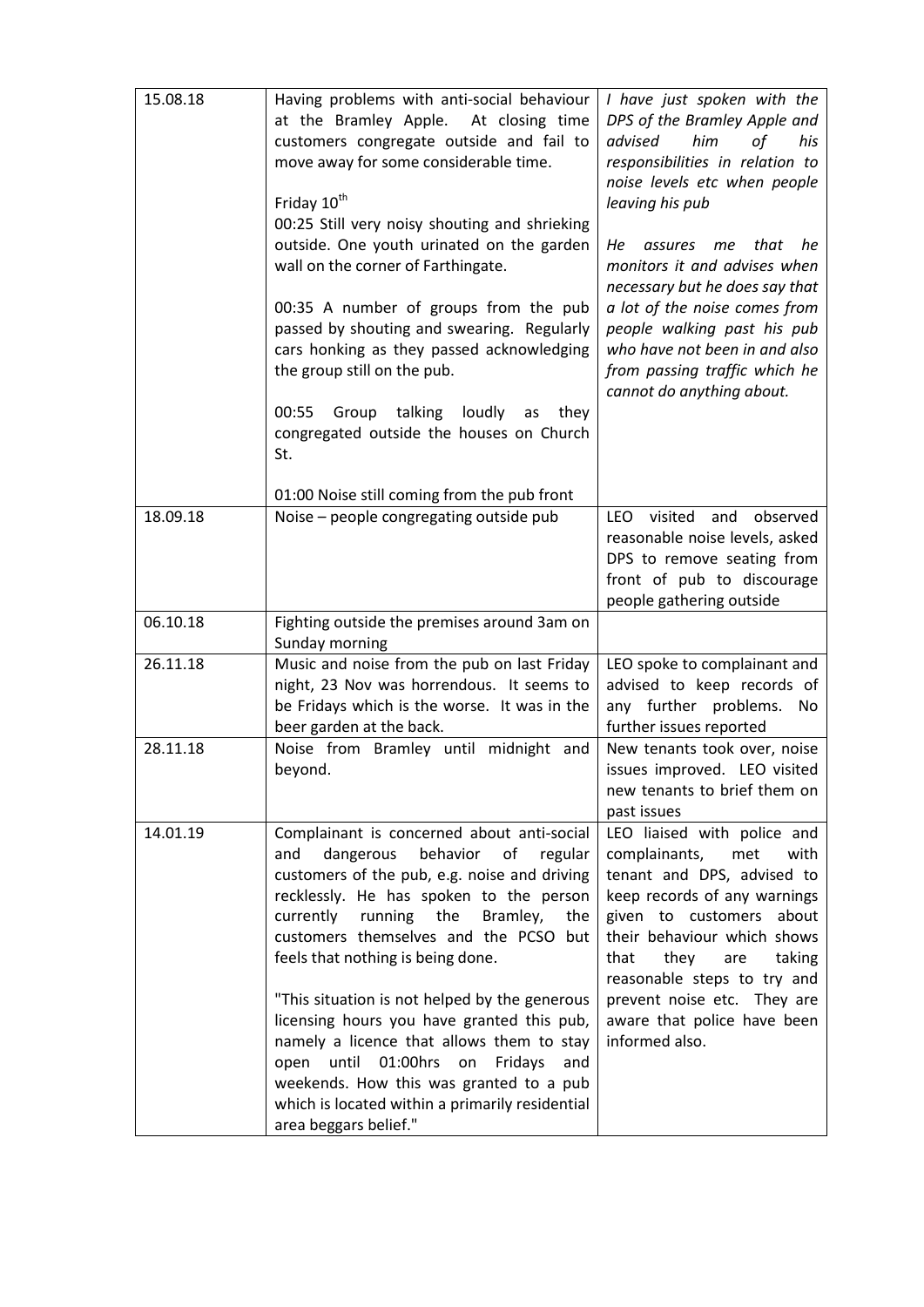| 17.6.19  | Screaming/breaking glass                    | LEO visited DPS and new           |
|----------|---------------------------------------------|-----------------------------------|
|          |                                             | manager. They say that the        |
|          |                                             | noise problems were due to a      |
|          |                                             | particular<br>male<br>individual  |
|          |                                             | arguing with 3 other women.       |
|          |                                             |                                   |
|          |                                             | They have all been barred         |
|          |                                             | from the pub and therefore        |
|          |                                             | should not be returning.          |
|          |                                             | have reminded the Licensee        |
|          |                                             | and manager of the history of     |
|          |                                             | incidents and have given them     |
|          |                                             | fair warning that if there are    |
|          |                                             | further complaints then the       |
|          |                                             | licence is likely to be reviewed. |
|          |                                             | The new manager has been          |
|          |                                             | there 5 or 6 weeks and to date    |
|          |                                             | has not had any problems.         |
|          |                                             | They have given me some           |
|          |                                             | assurances that they will deal    |
|          |                                             | swiftly with any further noise    |
|          |                                             | issues, particularly outside at   |
|          |                                             | the front where customers         |
|          |                                             | tend to congregate. Therefore     |
|          |                                             |                                   |
|          |                                             | I think the new management        |
|          |                                             | should be given a fair chance     |
|          |                                             | to keep the pub all in order.     |
| 22.07.19 | Complainants stayed overnight, loud music   | LEO TD spoke with current         |
|          | was playing until 2.30am Friday evening and | manager Ruth Curtis. She said     |
|          | then started again at 6.00am. Complainants  | that 2x drunken people seen       |
|          | went downstairs - there were two people in  | at 6am were guests and were       |
|          | the pub, they were both very drunk.         | helping themselves to drinks      |
|          |                                             | behind the bar.<br>They have      |
|          |                                             | barred<br>from<br>been<br>now     |
|          |                                             | returning to the pub. She         |
|          |                                             | denied that loud music was        |
|          |                                             | being played at 02:30. She is     |
|          |                                             | the<br>now<br>in<br>process<br>of |
|          |                                             | for<br>arranging<br>appropriate   |
|          |                                             | measures to be put in place to    |
|          |                                             | prevent guests from going         |
|          |                                             | behind<br>bar<br>to<br>help       |
|          |                                             | themselves.                       |
| 29.07.19 | Noise issue from pub                        | LEO met with licence holder,      |
|          |                                             | and<br>area<br>manager<br>pub     |
|          |                                             | discussed<br>and<br>manager       |
|          |                                             | problems over the last 2          |
|          |                                             | years. Measures put in place:     |
|          |                                             | 1) Only acoustic music being      |
|          |                                             |                                   |
|          |                                             | played from now on and at         |
|          |                                             | the front of the premises;        |
|          |                                             | 2) A sound insulation board       |
|          |                                             | will be put in place at the rear  |
|          |                                             | of the premises when music is     |
|          |                                             | being played,                     |
|          |                                             | 3) Customers will not be          |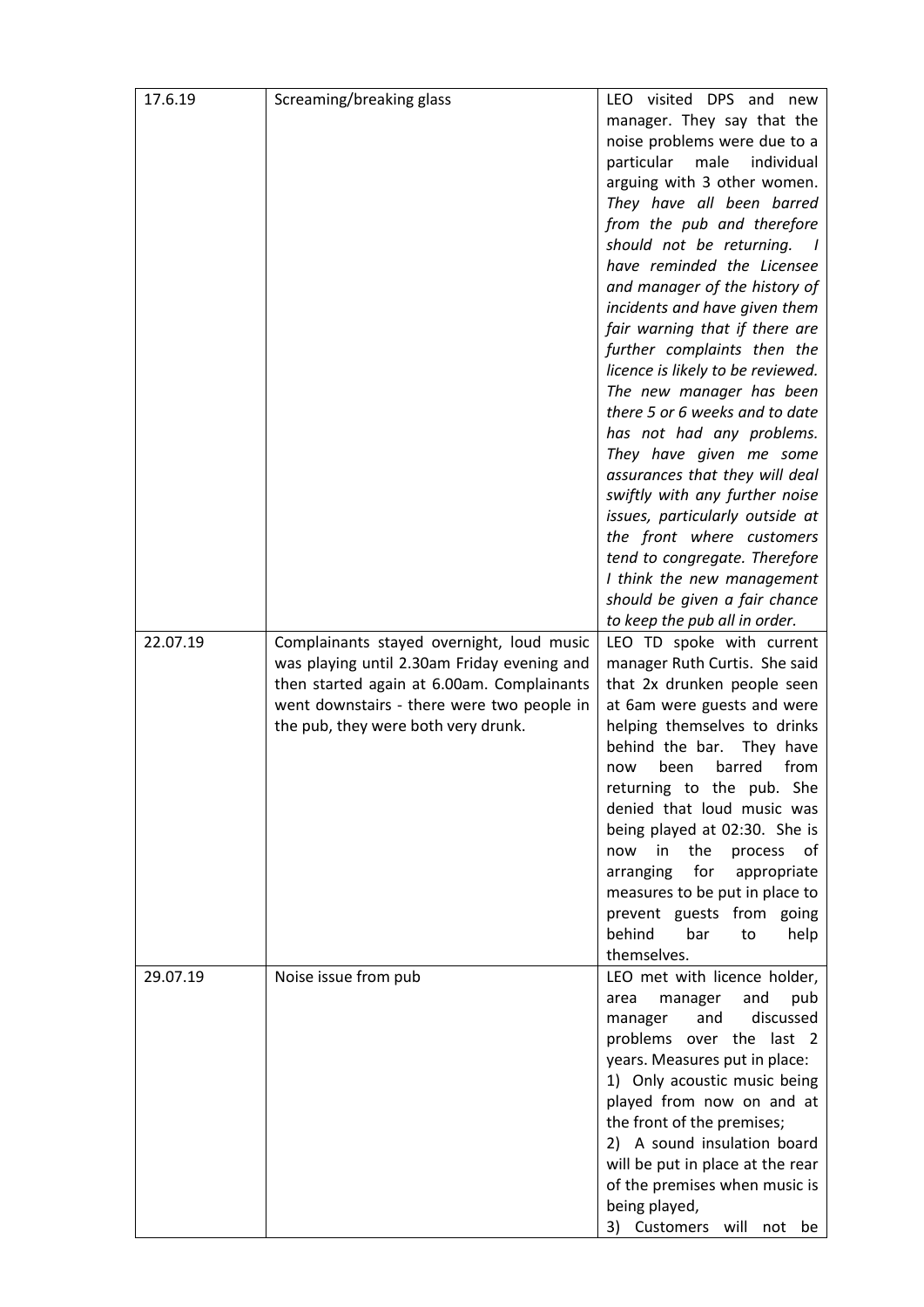|          |                                                                                                    | allowed to congregate outside<br>at the front of the premises<br>after 10pm,<br>4) Customers will not be<br>allowed to drink outside at<br>the rear after 11pm.         |
|----------|----------------------------------------------------------------------------------------------------|-------------------------------------------------------------------------------------------------------------------------------------------------------------------------|
| 11.12.19 | Report of serving beyond licensed hours and<br>anti-social behaviour inside and outside the<br>pub | CCTV viewed. LEO met with<br>licence holder, area manager<br>pub<br>No<br>and<br>manager.<br>evidence to take any of the<br>allegations further.                        |
| 04.02.20 | Illegal parking                                                                                    | Parking<br>enforcement<br>informed                                                                                                                                      |
| 17.05.20 | Police received reports of the pub and beer<br>garden being rammed.                                | LEO TD visited pub and spoke<br>with manager John at a safe<br>distance. They are in process<br>refurbing inside<br>οf<br>and<br>outside of the pub. Workers<br>on site |
| 22.07.20 | Noise nuisance                                                                                     | Under investigation                                                                                                                                                     |

4.4 A copy of the current licence for the Bramley Apple, 51 Church Street, Southwell, NG25 0HQ can be found at **Appendix 4** to this report.

## **5.0 Premise with Licensable Activities in the Surrounding Area**

- 5.1 There are a few premises within close proximity to the application site, the closest licensed premises being located at:
	- Hearty Goodfellow, 81 Church Street, Southwell, NG25 0HQ
	- Old Coach House, 69 Easthorpe, Southwell, NG25 0HY
- 5.2 This table shows the licensable activities for the above premise:

| <b>Premise name</b>           | <b>Licensing Hours</b>                                   |
|-------------------------------|----------------------------------------------------------|
| Goodfellow,<br>81  <br>Hearty | <b>Standard Times</b><br>A                               |
| Church Street, Southwell,     | 1. Regulated Entertainment                               |
| <b>NG25 0HQ</b>               | a) Plays                                                 |
|                               | Monday to Sunday $-12.00$ to 23.00                       |
|                               | b) Films                                                 |
|                               | Monday to Sunday $-$ 08.00 to 23.00                      |
|                               | e) Live music                                            |
|                               | Monday to Sunday $-$ 19.00 to 23.00                      |
|                               | Recorded music<br>f)                                     |
|                               | Monday to Sunday $-$ 19.00 to 23.00                      |
|                               | 2. Late night refreshment                                |
|                               | Monday to Thursday $-23.00$ to 00.00                     |
|                               | Friday to Sunday $-23.00$ to 01.00 the following day     |
|                               | 3. The supply of alcohol                                 |
|                               | Sunday to Thursday $-$ 11.00 to 00.00                    |
|                               | Friday and Saturday $-$ 11.00 to 01.00 the following day |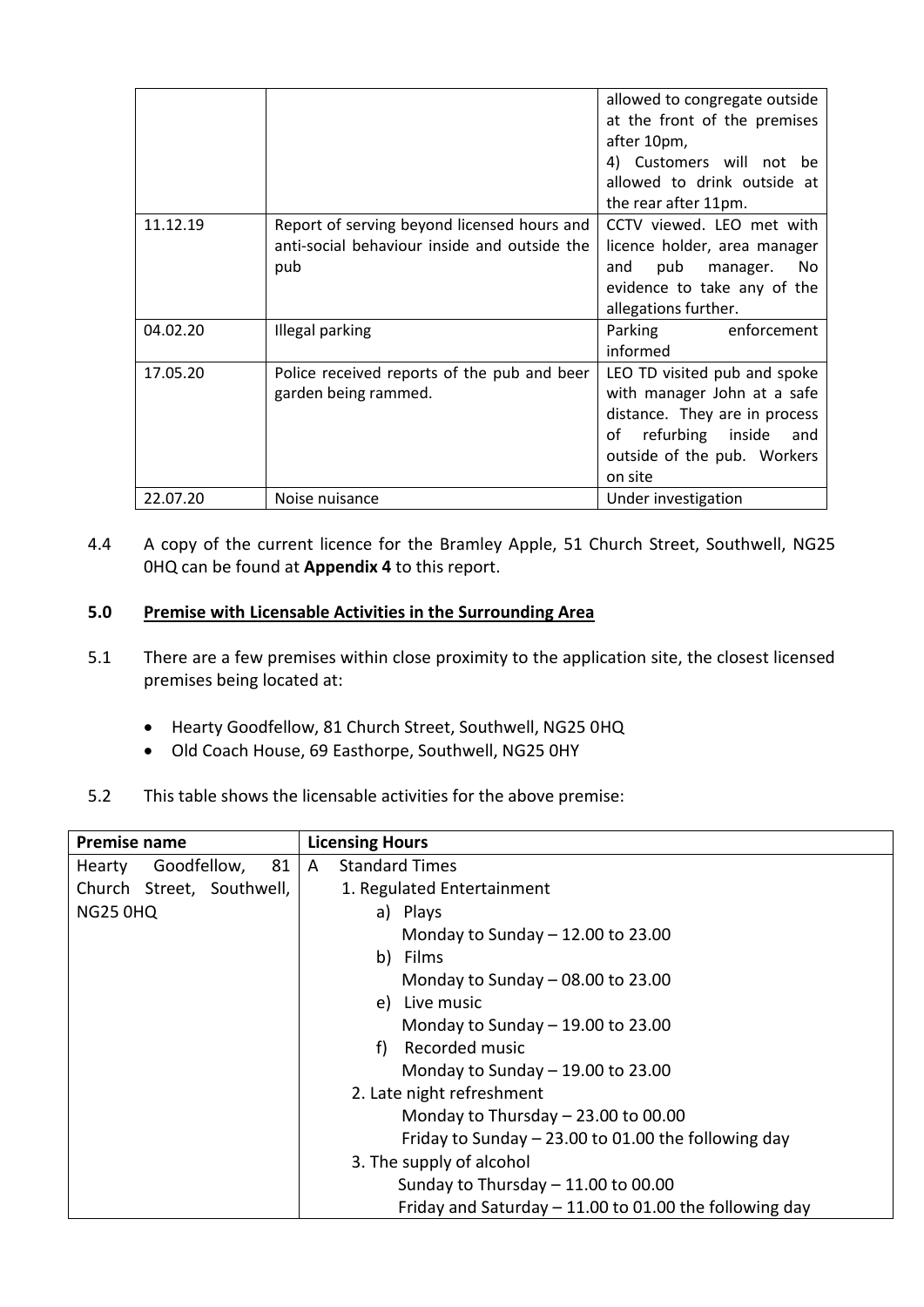|                              | B   | <b>Non Standard Times</b>                                                                                       |
|------------------------------|-----|-----------------------------------------------------------------------------------------------------------------|
|                              |     | 1. Regulated Entertainment                                                                                      |
|                              |     | e) Live music                                                                                                   |
|                              |     | Sunday prior to a Bank Holiday, Bank Holiday Mondays and                                                        |
|                              |     | Good Friday                                                                                                     |
|                              |     | Mondays and Good Friday 12.00 to 00.00                                                                          |
|                              |     | 24 December 12.00 to 00.00 Christmas Day                                                                        |
|                              |     | 31 December 12.00 to 01.00 New Years Day                                                                        |
|                              |     | f) Recorded music                                                                                               |
|                              |     | Sunday prior to a Bank Holiday, Bank Holiday Mondays and                                                        |
|                              |     | Good Friday                                                                                                     |
|                              |     | Mondays and Good Friday 23.00 to 01.00                                                                          |
|                              |     | 24 December 23.00 to 01.00 Christmas Day                                                                        |
|                              |     | 31 December 23.00 to 02.00 New Years Day                                                                        |
|                              |     | 2. Late night refreshment                                                                                       |
|                              |     | Sunday prior to a Bank Holiday, Bank Holiday Mondays and                                                        |
|                              |     | Good Friday                                                                                                     |
|                              |     | Mondays and Good Friday 12.00 to 00.00                                                                          |
|                              |     | 24 December 12.00 to 00.00 Christmas Day                                                                        |
|                              |     | 31 December 12.00 to 01.00 New Years Day                                                                        |
|                              |     | 3. The supply of alcohol                                                                                        |
|                              |     | Sunday prior to a Bank Holiday, Bank Holiday Mondays and                                                        |
|                              |     | Good Friday                                                                                                     |
|                              |     | Mondays and Good Friday 12.00 to 01.00                                                                          |
|                              |     | 24 December 11.00 to 01.00 Christmas Day                                                                        |
|                              |     | 31 December 11.00 to 02.00 New Years Day                                                                        |
|                              |     | The opening hours of the premises                                                                               |
|                              | A – | <b>Standard Times</b>                                                                                           |
|                              |     | Sunday to Thursday $-$ 08:00 to 01:00 the following day<br>Friday & Saturday - 08:00 to 01:30 the following day |
|                              | B   | <b>Non Standard Times</b>                                                                                       |
|                              |     | Sunday prior to a Bank Holiday, Bank Holiday Mondays and Good                                                   |
|                              |     | Friday                                                                                                          |
|                              |     | Mondays and Good Friday 08.00 to 01.30                                                                          |
|                              |     | 24 December 08.00 to 01.30 Christmas Day                                                                        |
|                              |     | 31 December 08.00 to 02.30 New Years Day                                                                        |
|                              |     | One hour prior to and one hour after the advertised showing of any                                              |
|                              |     | sport event with international significance.                                                                    |
| Old<br>Coach<br>House,<br>69 | 1.  | The provision of Regulated Entertainment as follows:                                                            |
| Easthorpe, Southwell, NG25   |     | The exhibition of films<br>a.                                                                                   |
| 0HY                          |     | Indoor sporting events<br>b.                                                                                    |
|                              |     | The provision of live music<br>c.                                                                               |
|                              |     | The provision of recorded music<br>d.                                                                           |
|                              | 2.  | The supply of alcohol                                                                                           |
|                              | A   | <b>Standard Timings</b>                                                                                         |
|                              | 1.  | The provision of regulated entertainment of the descriptions in the                                             |
|                              |     | above box:                                                                                                      |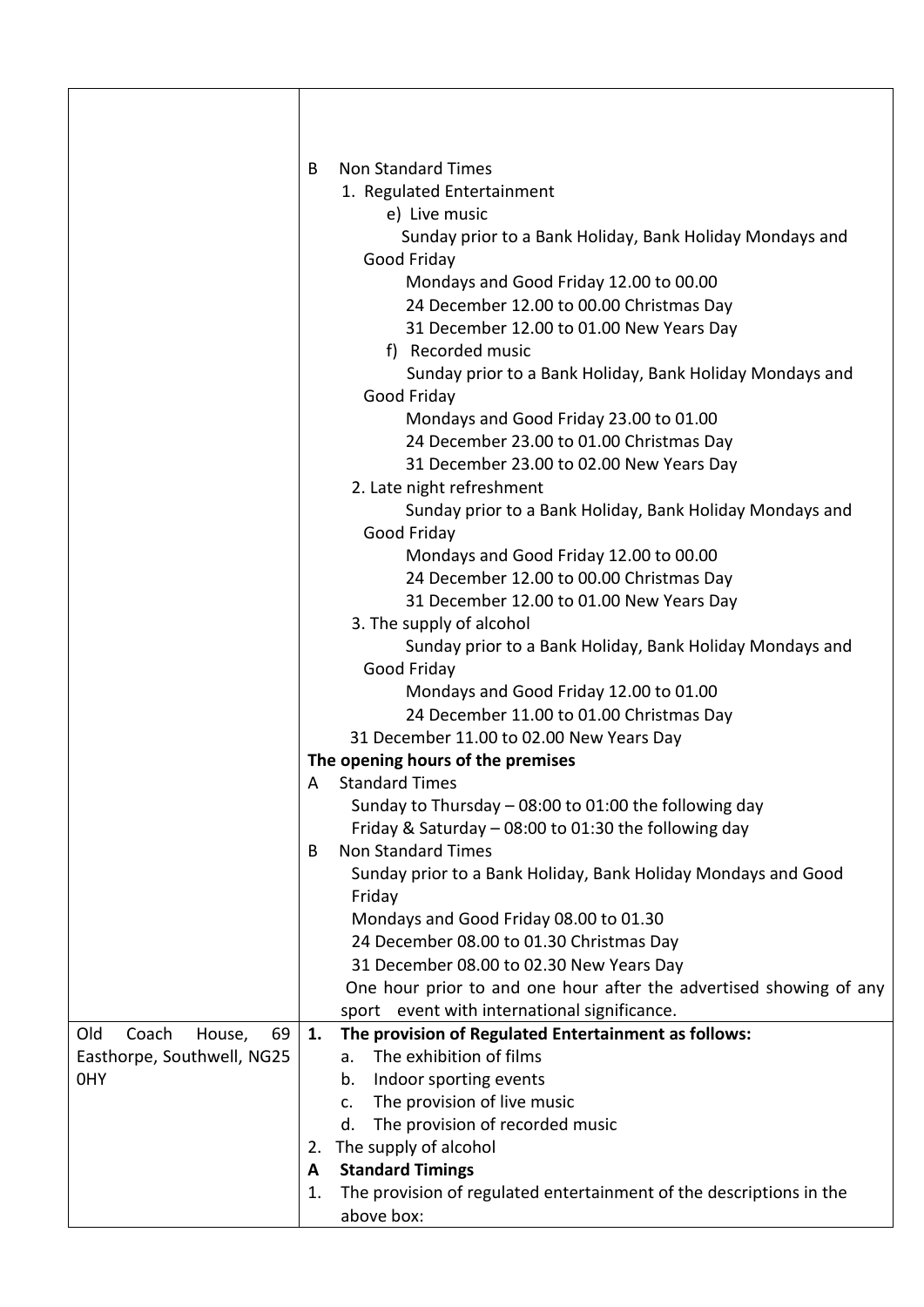|    | Sunday to Thursday -10:00 to 24:00                                                                               |
|----|------------------------------------------------------------------------------------------------------------------|
|    | Friday and Saturday -10:00 to 01:00 the following day                                                            |
|    |                                                                                                                  |
| 2. | The supply of alcohol                                                                                            |
|    | Sunday to Thursday -10:00 to 24:00                                                                               |
|    | Friday and Saturday -10:00 to 01:00 the following day                                                            |
| В  | <b>Non Standard Timings</b>                                                                                      |
| 1. | The provision of regulated entertainment of the descriptions in the<br>above box:                                |
|    | Easter Monday Bank Holiday, 24 <sup>th</sup> , 25 <sup>th</sup> , 26 <sup>th</sup> & 27 <sup>th</sup> December - |
|    | 10:00 to 02:00 the following day                                                                                 |
|    | 31 <sup>st</sup> December 10:00 to January 2 <sup>nd</sup> 01:00                                                 |
| 2. | The supply of alcohol:                                                                                           |
|    | Easter Monday Bank Holiday, 24 <sup>th</sup> , 25 <sup>th</sup> , 26 <sup>th</sup> & 27 <sup>th</sup> December - |
|    | 10:00 to 02:00 the following day                                                                                 |
|    | 31 <sup>st</sup> December 10:00 to January 2 <sup>nd</sup> 01:00                                                 |
| 3. | An additional hour to both standard and non standard times on the day                                            |
|    | when British Summer Time commences                                                                               |
|    | In the event of the transmission of any international event which falls                                          |
|    | outside the standard hours timing to commence 1 hour before the                                                  |
|    | start of the event and ending one hour after the end of the event                                                |
|    | <b>Standard Opening Hours</b>                                                                                    |
|    | Sunday to Thursday $-$ 10:00 to 01:30 the following day                                                          |
|    | Friday and Saturday $-10:00$ to 02:30 the following day                                                          |
|    | Opening hours when non standard timings apply                                                                    |
|    | Easter Monday Bank Holiday, 24 <sup>th</sup> , 25 <sup>th</sup> , 26 <sup>th</sup> & 27 <sup>th</sup> December - |
|    | 10:00 to 02:00 the following day                                                                                 |
|    | 31 <sup>st</sup> December 10:00 to January 2 <sup>nd</sup> 01:00                                                 |
|    | An additional hour to both standard and non standard times on the                                                |
|    | day when British Summer Time commences                                                                           |
|    | In the event of the transmission of any international event which                                                |
|    | falls<br>outside the standard hours timing to commence 1 hour                                                    |
|    | before the start of the event and ending one hour after the end of                                               |
|    | the event                                                                                                        |
|    |                                                                                                                  |

# **6.0 Additional Information Requested by Licensing Authority**

6.1 Further information was requested from all parties by the licensing authority in Schedule 1 of the Notice of Hearing. As detailed below:

| <b>Applicant</b> | <b>Additional Details</b>                                                                                             |
|------------------|-----------------------------------------------------------------------------------------------------------------------|
| Jill Morris      | Please state the exact controls that you seek to have on any<br>$\bullet$<br>outside areas including any time limits. |
|                  | • Are there any other conditions that you would like the                                                              |
|                  | Licensing Panel to consider attaching to the licence that                                                             |
|                  | support the licensing objectives, which are:                                                                          |
|                  | • The prevention of crime and disorder,                                                                               |
|                  | Public safety,<br>$\bullet$                                                                                           |
|                  | Prevention of public nuisance, and<br>$\bullet$                                                                       |
|                  | The protection of children from harm                                                                                  |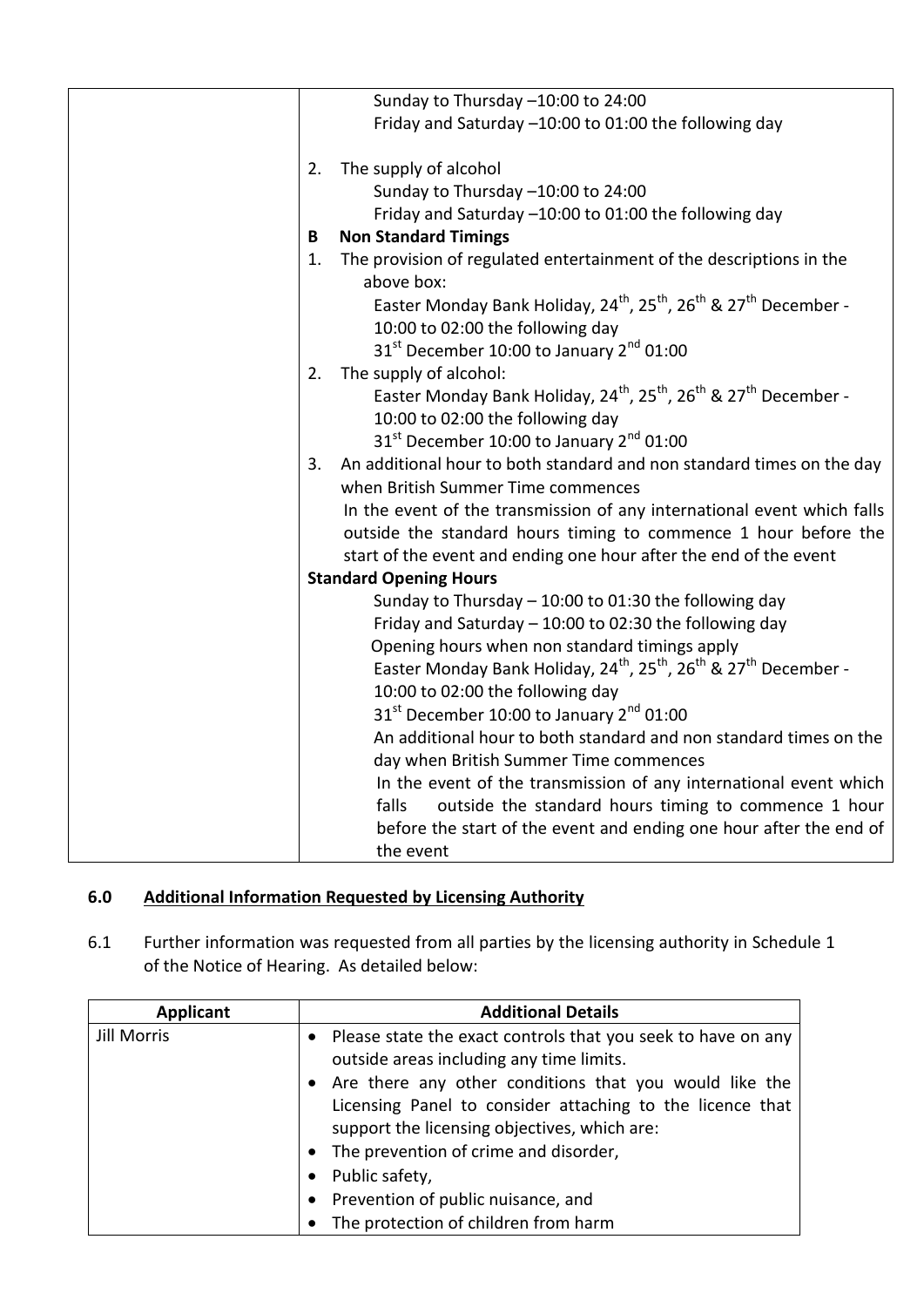## **Additional Details Required from all Review Supporters Listed Below:**

| <b>Review Supporters:</b> | <b>Additional Details</b>                                      |
|---------------------------|----------------------------------------------------------------|
| • Cllr Penny Rainbow      | • Please state the exact controls that you seek to have on any |
| • Review Supporter 1      | outside areas including any time limits.                       |
| • Review supporter 2      | • Are there any other conditions that you would like the       |
| • Review supporter 3      | Licensing Panel to consider attaching to the licence that      |
| • Review supporter 4      | support the licensing objectives, which are:                   |
| • Review supporter 5      | • The prevention of crime and disorder,                        |
| • Review supporter 6      | • Public safety,                                               |
| • Review supporter 7      | • Prevention of public nuisance, and                           |
| • Review supporter 8      | • The protection of children from harm                         |

## **Additional Details Required from all Review Objectors Listed Below:**

| <b>Review Objectors:</b>                     | <b>Additional Details</b>                   |
|----------------------------------------------|---------------------------------------------|
| • Review objector 1                          | Please state the detailed reasons why you   |
| • Richard Scragg and Helen Teasdale (Premise | believe that the current hours of operation |
| licence holder)                              | (both inside and out) support the licensing |
| • James Kemp (DPS)                           | objectives, which are:                      |
| • Jonathan Rice (Manager)                    | • The prevention of crime and disorder,     |
| • Review objector 2                          | • Public safety,                            |
|                                              | • Prevention of public nuisance, and        |
|                                              | • The protection of children from harm      |

6.2 The responses that the licensing authority has received, can be found at **Appendix 5**.

# **7.0 NSDC Policies Applicable**

7.1 Statement of Licensing Policy 2019-2023

## *Policy 1*

*The Authority expects to see evidence of the effective and responsible management of the licensed premises, such as examples of instruction, training and supervision of staff and the adoption of*  best practice used in the leisure industry, being specifically addressed within the Operating *Schedule.*

*REASON: To ensure the promotion of the licensing objectives.*

# *Policy 2*

*When preparing or considering applications, applicants, responsible authorities, interested parties and the Licensing Authority shall, where appropriate, take into account the following matters in assessing both the potential for the Licensing Objectives to be undermined and the necessity for,*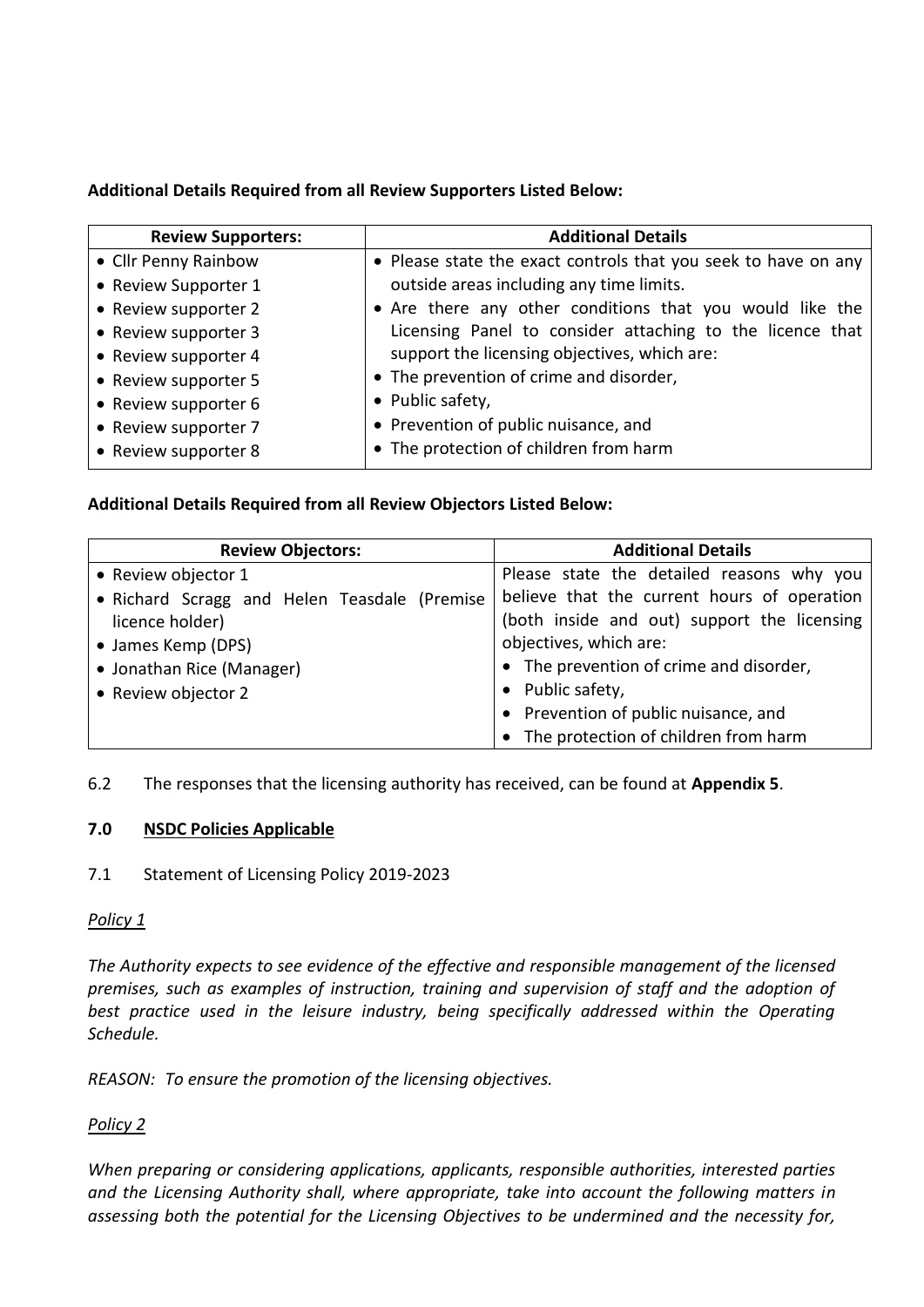*and proportionality of, any conditions which may be offered or imposed on any resulting licence, certificate or permission:*

- *(i) the nature of the area within which the premises are situated.*
- *(ii) the precise nature, type and frequency of the proposed activities.*
- *(iii) any measures proposed y the applicant in the Operating Schedule.*
- *(iv) the nature (principally in terms of the age and orderliness) and number of any customers likely to attend the licensed premises.*
- *(v) means of access to and exit from the premises.*
- *(vi) the provision and availability of adequate seating and the restriction of standing areas.*
- *(vii) transport provision in the area and the likely means of public or private transport.*
- *(viii) parking provision in the area.*
- *(ix) the potential cumulative impact*
- *(x) other means and resources available to mitigate any impact.*
- *(xi) such other matters as may be relevant to the application.*
- *REASON: To ensure that all relevant mattes are taken into consideration during the application process.*

Under the above policy objective, the statement of licensing policy says:

- *7.6 Levels of noise from licensed premises, which may be acceptable at certain times of day, may not be acceptable later in the evening or at night when ambient noise levels are much lower. The main impact of customers arriving, queuing and leaving should be confined to principal pedestrian routes as far as possible. The impact of noise arising from patrons that are temporarily outside the premises (e.g. smoking or moving from one part of the premises to another), must be recognised and mitigated against.*
- *7.7 Applicants should carefully consider the hours that they will wish to operate for each licensable activity and when to close their premises for the entry of customers and to require them to leave. They should consider each licensable activity separately and carefully, and reflect this in their operating schedule. Shops, stores and supermarkets will normally be permitted to sell alcohol and or late night refreshment at any time when they are open for shopping unless there are good reasons related to the promotion of the licensing objectives for restricting these hours.*
- *7.8 Applicants should consider the benefits of stopping serving alcohol before other licensable activities stop and a suitable time before the premises close and customers must leave. In noise-sensitive areas operators should consider ceasing the playing of dance music and switching to quieter, slower tempo music with a less pronounced beat for a period prior to the closure of the premises.*
- 7.2 Chapters 6 and 7 of the Statement of Licensing Policy are considered particularly relevant to this review application. These are attached as **Appendix 6**.
- **8.0 Applicable Provisions of Guidance under Section 182 Licensing Act 2003**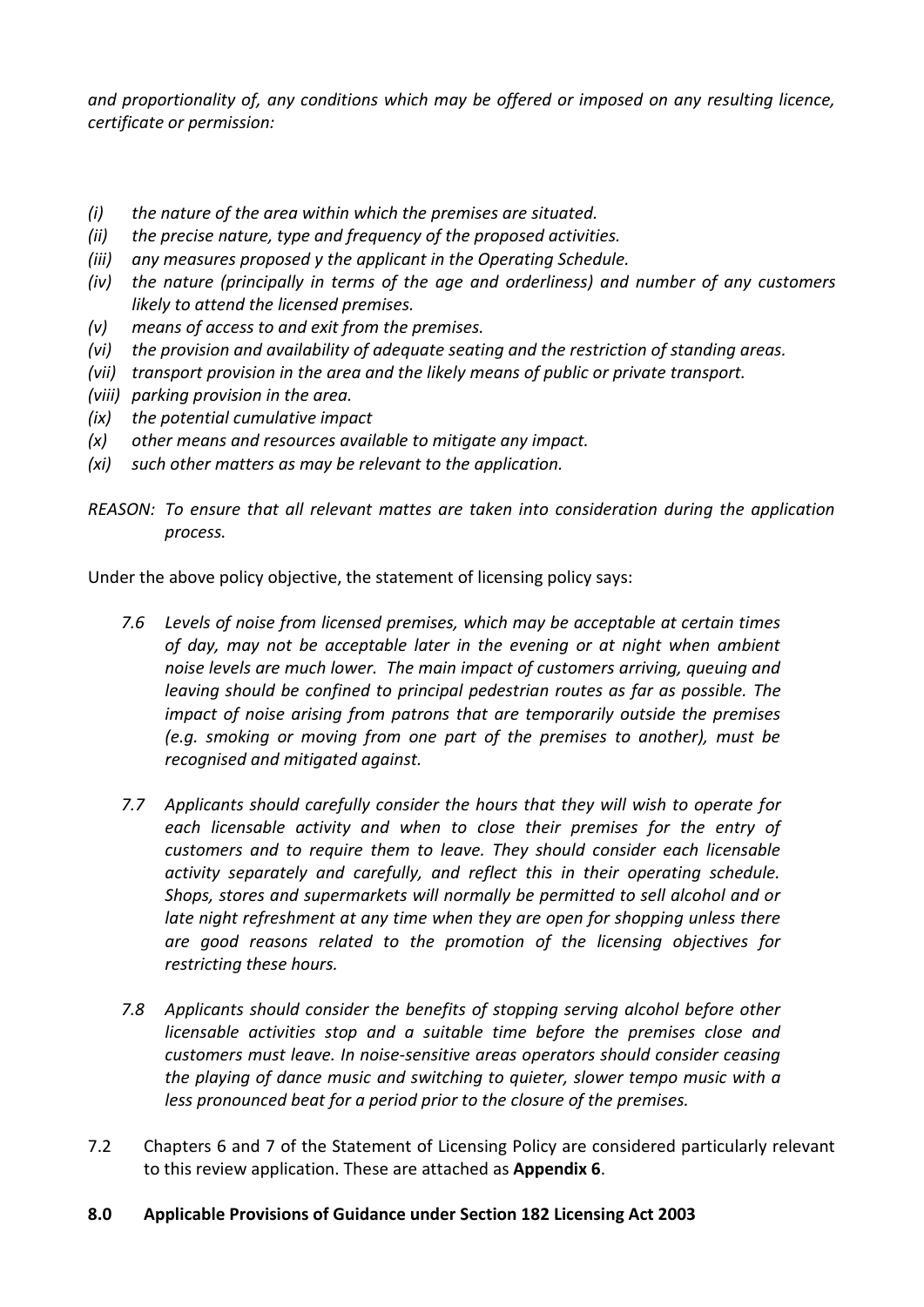- 8.1 When considering this review application the panel may wish to consider Chapters 2, 10 and 11 of the Revised Statutory Guidance issued under section 182 of the Licensing Act 2003 - April 2018. These are attached as **Appendix 7**.
- 8.2 Chapter 11 of Revised Guidance issued under section 182 of the Licensing Act 2003 April 2018 details the powers of a licensing authority on the determination of a review:

*11.16 The 2003 Act provides a range of powers for the licensing authority which it may exercise on determining a review where it considers them appropriate for the promotion of the licensing objectives.* 

*11.17 The licensing authority may decide that the review does not require it to take any further steps appropriate to promoting the licensing objectives. In addition, there is nothing to prevent a licensing authority issuing an informal warning to the licence holder and/or to recommend improvement within a particular period of time. It is expected that licensing authorities will regard such informal warnings as an important mechanism for ensuring that the licensing objectives are effectively promoted and that warnings should be issued in writing to the licence holder.* 

*11.18 However, where responsible authorities such as the police or environmental health officers have already issued warnings requiring improvement – either orally or in writing – that have failed as part of their own stepped approach to address concerns, licensing authorities should not merely repeat that approach and should take this into account when considering what further action is appropriate. Similarly, licensing authorities may take into account any civil immigration penalties which a licence holder has been required to pay for employing an illegal worker.* 

*11.19 Where the licensing authority considers that action under its statutory powers is appropriate, it may take any of the following steps:* 

- *modify the conditions of the premises licence (which includes adding new conditions or any alteration or omission of an existing condition), for example, by reducing the hours of opening or by requiring door supervisors at particular times;*
- *exclude a licensable activity from the scope of the licence, for example, to exclude the performance of live music or playing of recorded music (where it is not within the incidental live and recorded music exemption);*
- *remove the designated premises supervisor, for example, because they consider that the problems are the result of poor management;*
- *suspend the licence for a period not exceeding three months;*
- *revoke the licence.*

*11.20 In deciding which of these powers to invoke, it is expected that licensing authorities should so far as possible seek to establish the cause or causes of the concerns that the representations identify. The remedial action taken should generally be directed at these causes and should always be no more than an appropriate and proportionate response to address the causes of concern that instigated the review.* 

*11.21 For example, licensing authorities should be alive to the possibility that the removal and replacement of the designated premises supervisor may be sufficient to remedy a*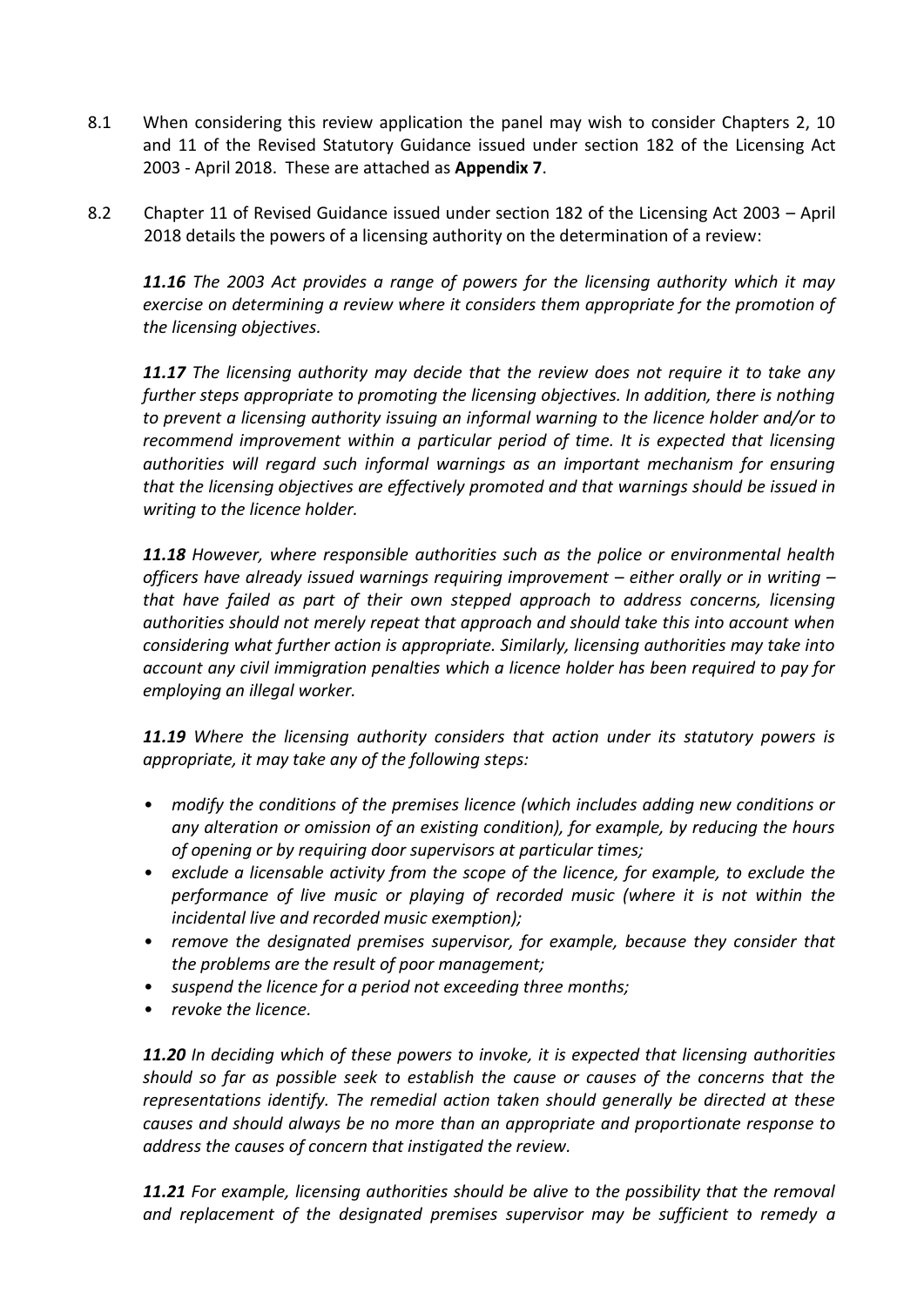*problem where the cause of the identified problem directly relates to poor management decisions made by that individual.* 

*11.22 Equally, it may emerge that poor management is a direct reflection of poor company practice or policy and the mere removal of the designated premises supervisor may be an inadequate response to the problems presented. Indeed, where subsequent review hearings are generated by representations, it should be rare merely to remove a succession of designated premises supervisors as this would be a clear indication of deeper problems that impact upon the licensing objectives.* 

*11.23 Licensing authorities should also note that modifications of conditions and exclusions of licensable activities may be imposed either permanently or for a temporary period of up to three months. Temporary changes or suspension of the licence for up to three months could impact on the business holding the licence financially and would only be expected to be pursued as an appropriate means of promoting the licensing objectives or preventing illegal working. So, for instance, a licence could be suspended for a weekend as a means of deterring the holder from allowing the problems that gave rise to the review to happen again. However, it will always be important that any detrimental financial impact that may result from a licensing authority's decision is appropriate and proportionate to the promotion of the licensing objectives and for the prevention of illegal working in licensed premises. But where premises are found to be trading irresponsibly, the licensing authority should not hesitate, where appropriate to do so, to take tough action to tackle the problems at the premises and, where other measures are deemed insufficient, to revoke the licence.* 

### **9.0 RECOMMENDATION**

**That Members are asked to consider the review application and the representations made for Bramley Apple, 51 Church Street, Southwell, NG25 0HQ and take the steps as it considers appropriate for the promotion of the licensing objectives.**

**The steps available on determination of a review application are:**

- **To take no further action**
- **To issue a warning**
- **To modify the conditions of the licence**
- **To exclude a licensable activity from the scope of the licence**
- **To remove the designated premise supervisor**
- **To suspend the licence for up to three months**
- **To revoke the licence**

**A decision to modify conditions or exclude a licensable activity can be made on a permanent or temporary basis (for up to three months) depending on the particular issues raised.**

### List of Appendices

Appendix 1 – Review Application Form Appendix 2 – Representations Received